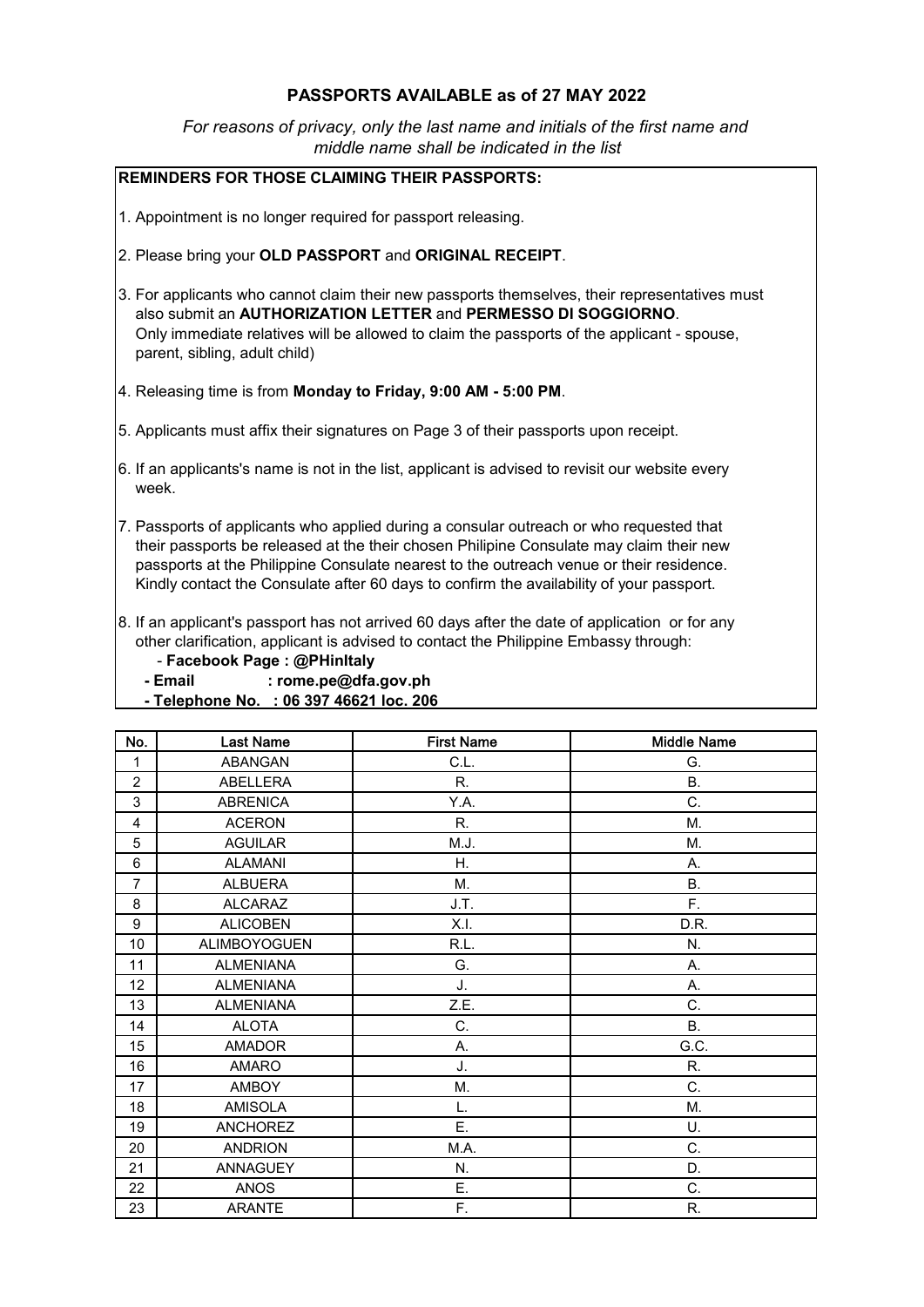| 24       | <b>ARCE</b>              | J.R.       | Ρ.              |
|----------|--------------------------|------------|-----------------|
| 25       | <b>ARCE</b>              | R.         | R.              |
| 26       | <b>ARTIFICIO</b>         | A.S.       | V.              |
| 27       | <b>ATOG</b>              | R.         | C.              |
| 28       | <b>AURINO</b>            | L.         | M.              |
| 29       | <b>AVENA</b>             | J.         | <b>B.</b>       |
| 30       | <b>AVENA</b>             | J.L.       | M.              |
| 31       | <b>AVIGUETERO</b>        | Α.         | M.              |
| 32       | <b>BACSA</b>             | J.         | D.              |
| 33       | <b>BAHIA</b>             | V.         | Ε.              |
| 34       | <b>BALBARONO</b>         | R.         | S.              |
| 35       | <b>BALDEO</b>            | Μ.         | D.G.            |
| 36       | <b>BALID</b>             | B.M.       | Η.              |
| 37       | <b>BALMORES</b>          | N.         | T.              |
|          |                          | D.E.       |                 |
| 38       | <b>BARRION</b>           |            | Α.<br>C.        |
| 39       | <b>BARROGA</b>           | S.B.       |                 |
| 40       | <b>BAUTISTA</b>          | А.         | M.              |
| 41       | <b>BAXA</b>              | Α.         | O.              |
| 42       | <b>BAYUNGAN</b>          | C.         | D.              |
| 43       | <b>BERENA</b>            | L.         | <b>B.</b>       |
| 44       | <b>BISA</b>              | L.         | M.              |
| 45       | <b>BOONGALING</b>        | G.         | M.              |
| 46       | <b>BOONGALING</b>        | S.         | Ε.              |
| 47       | <b>BORGONIA</b>          | J.V.       | L.              |
| 48       | <b>BULUSAN</b>           | Ε.         | Ρ.              |
| 49       | <b>BUTOR</b>             | Α.         | D.J.            |
| 50       | <b>CABORNAY</b>          | M.         | S.              |
| 51       | CABOTAGE                 | Ρ.         | T.              |
| 52       | CAISIP                   | F.         | L.              |
| 53       | CAISIP                   | J.         | Ρ.              |
| 54       | <b>CALNEA</b>            | J.A.       | L.              |
| 55       | <b>CAMBALISA</b>         | Α.         | M.              |
| 56       | CANDELARIA               | W.         | G.              |
| 57       | CAPILI                   | R.         |                 |
| 58       |                          |            | D.              |
|          | CASTILLO                 | M.         | C.              |
| 59       | <b>CASTOR</b>            | C.R.       | M.              |
| 60       | <b>CASTOR</b>            | C.         | M.              |
| 61       |                          | R.         | C.              |
| 62       | CASTOR<br>CAYANAN        | G.         |                 |
| 63       | <b>CINCO</b>             | P.A.       | А.<br>D.        |
| 64       | CLARO                    |            | Ρ.              |
| 65       | <b>COMETA</b>            | J.<br>G.S. | Ο.              |
|          |                          |            |                 |
| 66<br>67 | <b>COMETA</b><br>CONCEJA | G.M.       | O.              |
|          |                          | F.         | Ρ.              |
| 68       | CORDERO                  | C.         | Z.              |
| 69       | CORDERO                  | R.         | D.              |
| 70       | CORLA                    | Ε.         | G.              |
| 71       | <b>CORTEZ</b>            | J.K.       | S.              |
| 72       | CORTEZ                   | K.N.       | C.              |
| 73       | CRUZ                     | M.A.       | D.L.            |
| 74       | CRUZ                     | T.J.       | Ρ.              |
| 75       | <b>CUNANAN</b>           | C.         | V.              |
| 76       | <b>CUSTODIO</b>          | L.         | R.              |
| 77       | DE GUZMAN                | J.         | G.              |
| 78<br>79 | DE LEON<br>DE LEON       | А.<br>А.   | <b>B.</b><br>М. |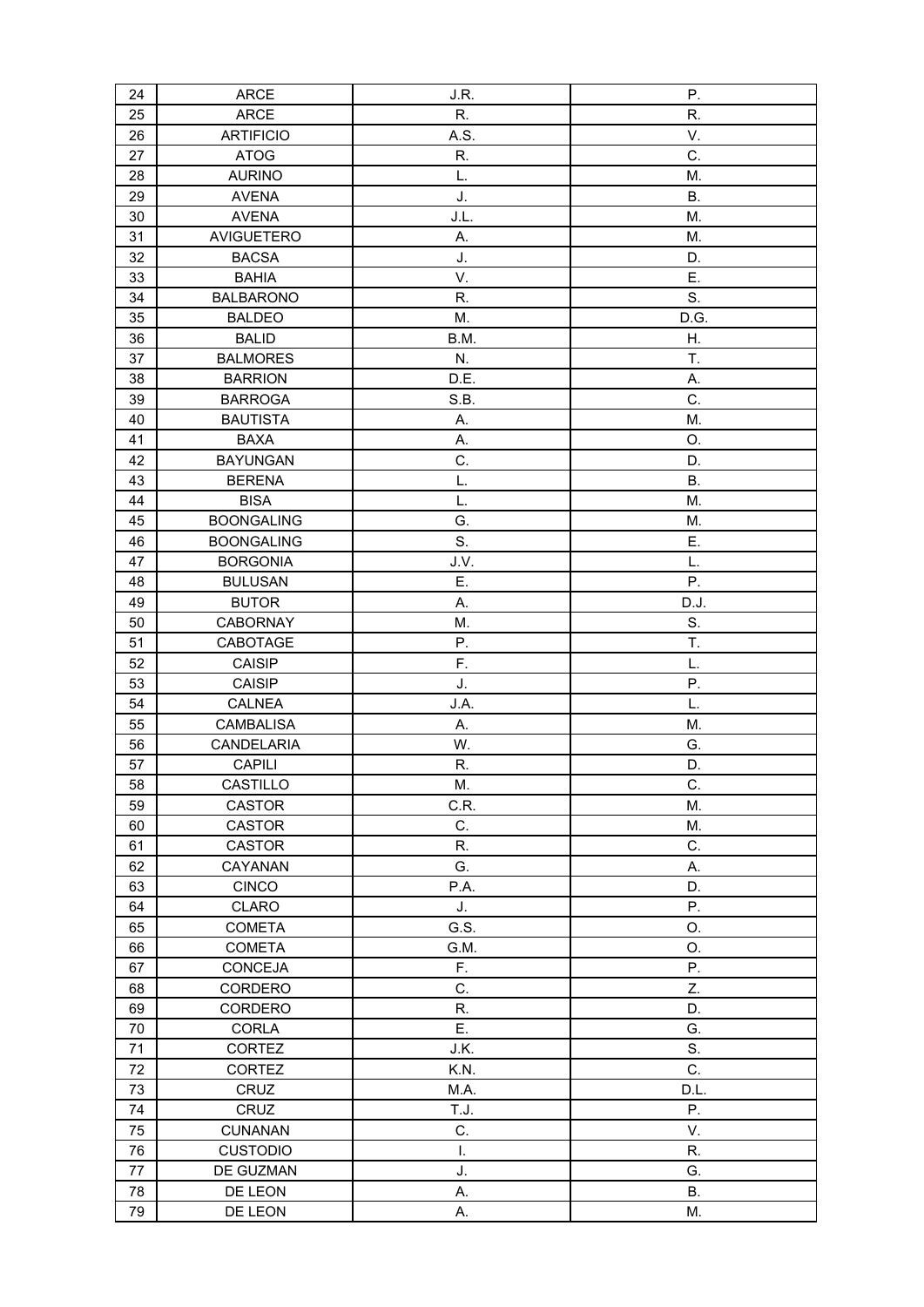| 80  | DE LEON             | C.   | D.L.      |
|-----|---------------------|------|-----------|
| 81  | DE LEON             | Ε.   | D.C.      |
| 82  | <b>DELA CRUZ</b>    | J.   | F.        |
| 83  | <b>DELOS SANTOS</b> | E.J. | G.        |
| 84  | <b>DEMEJER</b>      | KZ.  | G.        |
| 85  | <b>DEMIJER</b>      | J.   | M.        |
| 86  | <b>DIFIOSO</b>      | R.   | <b>B.</b> |
| 87  | <b>DIGMA</b>        | D.   | E.        |
| 88  | <b>DINGLASAN</b>    | C.   | M.        |
| 89  | <b>DIWA</b>         | R.   | S.        |
| 90  | <b>DULAY</b>        | Μ.   | M.        |
| 91  | <b>D'URSO</b>       | F.E. | C.        |
| 92  | <b>ELOSO</b>        | А.   | Α.        |
| 93  | <b>FELIPE</b>       | L.   | T.        |
|     |                     | F.   | F.        |
| 94  | <b>FEUDO</b>        |      |           |
| 95  | <b>FONACIER</b>     | K.G. | D.        |
| 96  | <b>FREILE</b>       | C.   | C.        |
| 97  | <b>GAAN</b>         | F.   | <b>B.</b> |
| 98  | <b>GABRIEL</b>      | A.L. | M.        |
| 99  | <b>GABUMPA</b>      | S.B. | <b>B.</b> |
| 100 | <b>GADISTA</b>      | M.G. | <b>B.</b> |
| 101 | <b>GALAN</b>        | S.   | <b>B.</b> |
| 102 | <b>GALANZA</b>      | L.   | Υ.        |
| 103 | GALO                | T.   | V.        |
| 104 | <b>GALVEZ</b>       | J.   | L.        |
| 105 | <b>GARCIA</b>       | G.   | G.        |
| 106 | <b>GARDOCE</b>      | J.   | N.        |
| 107 | <b>GATDULA</b>      | J.   | Α.        |
| 108 | <b>GATDULA</b>      | L.J. | Ρ.        |
| 109 | <b>GENETIA</b>      | C.K. | Α.        |
| 110 | <b>GODINEZ</b>      | G.   | <b>B.</b> |
| 111 | GOMEZ               | S.   | D.G.      |
| 112 | <b>GORTINA</b>      | M.   | Η.        |
| 113 | <b>GUTIERREZ</b>    | А.   | V.        |
| 114 | <b>GUTIERREZ</b>    | M.   | Η.        |
| 115 | <b>IDAGDAG</b>      | M.R. | Ρ.        |
| 116 | <b>IGNACO</b>       | F.   | Ρ.        |
| 117 | <b>IGNACO</b>       | F.M. | V.        |
| 118 | <b>INES</b>         | J.   | <b>B.</b> |
| 119 | <b>ISLA</b>         | V.A. | L.        |
| 120 | <b>JARA</b>         | J.   | C.        |
| 121 | <b>JOCSON</b>       | L.   | D.L.R.    |
| 122 | <b>JUAN</b>         | L.   | M.        |
| 123 | <b>KALAW</b>        | C.   | А.        |
| 124 | <b>KALAW</b>        | G.Y. | Ρ.        |
| 125 | <b>LAURENTE</b>     | M.E. | C.        |
| 126 | LIM                 | L.   | R.        |
| 127 | LORENZO             | G.D. | M.        |
| 128 | LORENZO             | Η.   | G.        |
| 129 | LOZANO              | C.P. | C.        |
| 130 | LOZANO              | R.   | N.        |
| 131 | <b>MABILANGAN</b>   | S.   | Ρ.        |
| 132 | MACALALAD           | Ε.   | Ρ.        |
| 133 | MAGBANUA            | J.   | C.        |
| 134 | <b>MAGSINO</b>      | А.   | C.        |
| 135 | <b>MAGSINO</b>      | R.J. | S.        |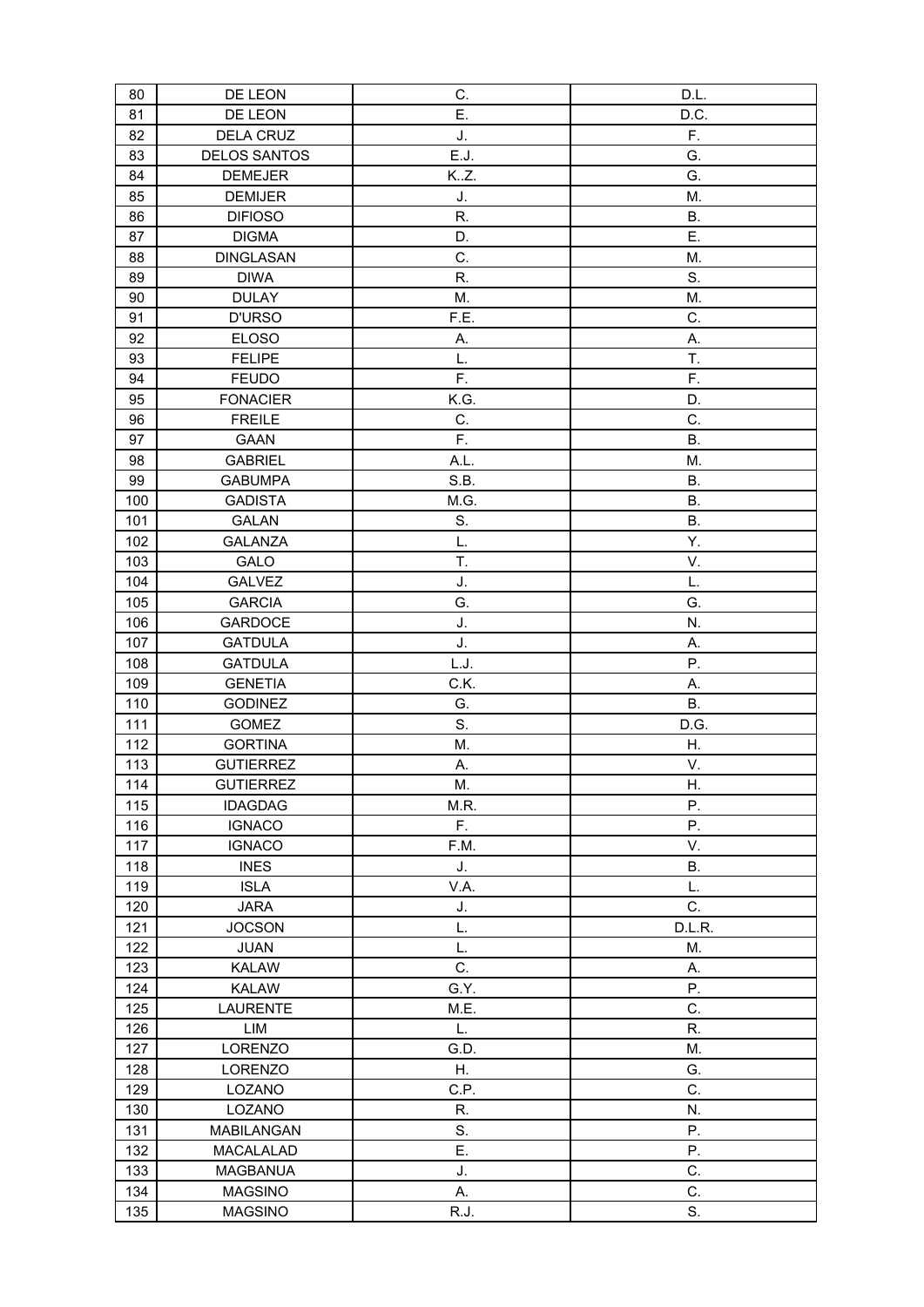| C.A.<br>S.<br>137<br><b>MALABRIGO</b><br>MALAZAN<br>L.A.<br>D.<br>138<br>C.<br>C.<br>139<br><b>MANALASTAS</b><br>S.<br>G.E.R.<br>140<br><b>MANALO</b><br>S.<br>M.K.G.<br><b>MANALO</b><br>141<br><b>MANANSALA</b><br>C.<br>S.<br>142<br>D.<br>V.<br><b>MANGALIMAN</b><br>143<br>M.Y.<br>144<br><b>MANGUBAT</b><br>D.<br>N.<br>G.<br>145<br><b>MANGUBAT</b><br>V.<br>D.<br>146<br><b>MANGUBAT</b><br>D.L.R.<br>147<br><b>MANGUERRA</b><br>L.<br><b>MANICLANG</b><br>148<br>N.<br>А.<br>MANLAPAZ<br>R.<br>D.<br>149<br>M.J.<br>150<br>MANONGSONG<br>M.<br>C.<br>R.<br>151<br><b>MANONGSONG</b><br>R.<br>152<br><b>MARIANO</b><br>L.<br>C.<br><b>MARZO</b><br>V.<br>153<br>R.M.<br><b>B.</b><br>154<br><b>MAYUGA</b><br>C.<br>M.<br>155<br><b>MEDINA</b><br>M.G.<br>M.<br>156<br><b>MEMBROT</b><br>R.<br><b>B.</b><br>157<br><b>MENDOZA</b><br>C.A.<br>158<br><b>MERCA</b><br>А.<br>159<br><b>MERCA</b><br><b>B.</b><br>R.<br>Ε.<br>V.<br><b>MERCADO</b><br>160<br>C.<br>S.A.<br>161<br><b>MIANA</b><br>C.<br>G.<br>162<br><b>MILLADO</b><br>163<br><b>MOLINA</b><br>A.J.<br>А.<br>J.<br>Ρ.<br>164<br><b>MONCADA</b><br>Ρ.<br><b>MONTALBO</b><br>А.<br>165<br>C.<br>166<br><b>MONTANARI</b><br>А.<br>J.<br><b>B.</b><br>167<br><b>MONTEMAYOR</b><br>E.<br>U.<br>168<br><b>MORALES</b><br>Ε.<br>169<br><b>MORES</b><br>J.<br><b>MOSCARDON</b><br>Ε.<br>170<br>А.<br>G.A.<br>Α.<br>171<br><b>NANAGAD</b><br>N.<br>172<br><b>NARONA</b><br>J.<br>V.<br>C.<br>173<br><b>NAVARRO</b><br>174<br>V.<br>G.<br><b>NAYRE</b><br>175<br><b>ONG</b><br>G.<br>J.M.<br>ONG<br>G.<br>176<br>J.M.<br>S.<br>177<br>ONGLAO<br>R.<br>M.<br>M.<br>178<br><b>ORTEGA</b><br>R.<br>179<br>ORTEGA<br>D.<br>180<br><b>PABITON</b><br>A.J.<br><b>B.</b><br>V.<br>181<br><b>PACE</b><br>L.<br><b>PACHOCO</b><br>N.<br>182<br>М.<br>D.<br>V.<br>183<br><b>PADILLA</b><br>V.<br>G.<br>184<br><b>PADILLA</b><br>D.C.<br>185<br><b>PAGIBITAN</b><br>Z.<br>Ε.<br>186<br>PAGSAMBUGAN<br>G.<br>G.<br>Ρ.<br>187<br>PALACPAC<br>M.A.<br>R.<br>188<br>PALACPAC<br>189<br><b>PALINO</b><br>J.M.<br>Α.<br><b>PALOGME</b><br>190<br>М.<br>А.<br>191<br><b>PAMA</b><br>Ρ.<br>V. | 136 | <b>MALABRIGO</b> | A.G. | R. |
|-------------------------------------------------------------------------------------------------------------------------------------------------------------------------------------------------------------------------------------------------------------------------------------------------------------------------------------------------------------------------------------------------------------------------------------------------------------------------------------------------------------------------------------------------------------------------------------------------------------------------------------------------------------------------------------------------------------------------------------------------------------------------------------------------------------------------------------------------------------------------------------------------------------------------------------------------------------------------------------------------------------------------------------------------------------------------------------------------------------------------------------------------------------------------------------------------------------------------------------------------------------------------------------------------------------------------------------------------------------------------------------------------------------------------------------------------------------------------------------------------------------------------------------------------------------------------------------------------------------------------------------------------------------------------------------------------------------------------------------------------------------------------------------------------------------------------------------------------------------------------------------------------------------------------------------------------------------------------------------------------------------------------------------------------------------------------------------------------------------------------------------|-----|------------------|------|----|
|                                                                                                                                                                                                                                                                                                                                                                                                                                                                                                                                                                                                                                                                                                                                                                                                                                                                                                                                                                                                                                                                                                                                                                                                                                                                                                                                                                                                                                                                                                                                                                                                                                                                                                                                                                                                                                                                                                                                                                                                                                                                                                                                     |     |                  |      |    |
|                                                                                                                                                                                                                                                                                                                                                                                                                                                                                                                                                                                                                                                                                                                                                                                                                                                                                                                                                                                                                                                                                                                                                                                                                                                                                                                                                                                                                                                                                                                                                                                                                                                                                                                                                                                                                                                                                                                                                                                                                                                                                                                                     |     |                  |      |    |
|                                                                                                                                                                                                                                                                                                                                                                                                                                                                                                                                                                                                                                                                                                                                                                                                                                                                                                                                                                                                                                                                                                                                                                                                                                                                                                                                                                                                                                                                                                                                                                                                                                                                                                                                                                                                                                                                                                                                                                                                                                                                                                                                     |     |                  |      |    |
|                                                                                                                                                                                                                                                                                                                                                                                                                                                                                                                                                                                                                                                                                                                                                                                                                                                                                                                                                                                                                                                                                                                                                                                                                                                                                                                                                                                                                                                                                                                                                                                                                                                                                                                                                                                                                                                                                                                                                                                                                                                                                                                                     |     |                  |      |    |
|                                                                                                                                                                                                                                                                                                                                                                                                                                                                                                                                                                                                                                                                                                                                                                                                                                                                                                                                                                                                                                                                                                                                                                                                                                                                                                                                                                                                                                                                                                                                                                                                                                                                                                                                                                                                                                                                                                                                                                                                                                                                                                                                     |     |                  |      |    |
|                                                                                                                                                                                                                                                                                                                                                                                                                                                                                                                                                                                                                                                                                                                                                                                                                                                                                                                                                                                                                                                                                                                                                                                                                                                                                                                                                                                                                                                                                                                                                                                                                                                                                                                                                                                                                                                                                                                                                                                                                                                                                                                                     |     |                  |      |    |
|                                                                                                                                                                                                                                                                                                                                                                                                                                                                                                                                                                                                                                                                                                                                                                                                                                                                                                                                                                                                                                                                                                                                                                                                                                                                                                                                                                                                                                                                                                                                                                                                                                                                                                                                                                                                                                                                                                                                                                                                                                                                                                                                     |     |                  |      |    |
|                                                                                                                                                                                                                                                                                                                                                                                                                                                                                                                                                                                                                                                                                                                                                                                                                                                                                                                                                                                                                                                                                                                                                                                                                                                                                                                                                                                                                                                                                                                                                                                                                                                                                                                                                                                                                                                                                                                                                                                                                                                                                                                                     |     |                  |      |    |
|                                                                                                                                                                                                                                                                                                                                                                                                                                                                                                                                                                                                                                                                                                                                                                                                                                                                                                                                                                                                                                                                                                                                                                                                                                                                                                                                                                                                                                                                                                                                                                                                                                                                                                                                                                                                                                                                                                                                                                                                                                                                                                                                     |     |                  |      |    |
|                                                                                                                                                                                                                                                                                                                                                                                                                                                                                                                                                                                                                                                                                                                                                                                                                                                                                                                                                                                                                                                                                                                                                                                                                                                                                                                                                                                                                                                                                                                                                                                                                                                                                                                                                                                                                                                                                                                                                                                                                                                                                                                                     |     |                  |      |    |
|                                                                                                                                                                                                                                                                                                                                                                                                                                                                                                                                                                                                                                                                                                                                                                                                                                                                                                                                                                                                                                                                                                                                                                                                                                                                                                                                                                                                                                                                                                                                                                                                                                                                                                                                                                                                                                                                                                                                                                                                                                                                                                                                     |     |                  |      |    |
|                                                                                                                                                                                                                                                                                                                                                                                                                                                                                                                                                                                                                                                                                                                                                                                                                                                                                                                                                                                                                                                                                                                                                                                                                                                                                                                                                                                                                                                                                                                                                                                                                                                                                                                                                                                                                                                                                                                                                                                                                                                                                                                                     |     |                  |      |    |
|                                                                                                                                                                                                                                                                                                                                                                                                                                                                                                                                                                                                                                                                                                                                                                                                                                                                                                                                                                                                                                                                                                                                                                                                                                                                                                                                                                                                                                                                                                                                                                                                                                                                                                                                                                                                                                                                                                                                                                                                                                                                                                                                     |     |                  |      |    |
|                                                                                                                                                                                                                                                                                                                                                                                                                                                                                                                                                                                                                                                                                                                                                                                                                                                                                                                                                                                                                                                                                                                                                                                                                                                                                                                                                                                                                                                                                                                                                                                                                                                                                                                                                                                                                                                                                                                                                                                                                                                                                                                                     |     |                  |      |    |
|                                                                                                                                                                                                                                                                                                                                                                                                                                                                                                                                                                                                                                                                                                                                                                                                                                                                                                                                                                                                                                                                                                                                                                                                                                                                                                                                                                                                                                                                                                                                                                                                                                                                                                                                                                                                                                                                                                                                                                                                                                                                                                                                     |     |                  |      |    |
|                                                                                                                                                                                                                                                                                                                                                                                                                                                                                                                                                                                                                                                                                                                                                                                                                                                                                                                                                                                                                                                                                                                                                                                                                                                                                                                                                                                                                                                                                                                                                                                                                                                                                                                                                                                                                                                                                                                                                                                                                                                                                                                                     |     |                  |      |    |
|                                                                                                                                                                                                                                                                                                                                                                                                                                                                                                                                                                                                                                                                                                                                                                                                                                                                                                                                                                                                                                                                                                                                                                                                                                                                                                                                                                                                                                                                                                                                                                                                                                                                                                                                                                                                                                                                                                                                                                                                                                                                                                                                     |     |                  |      |    |
|                                                                                                                                                                                                                                                                                                                                                                                                                                                                                                                                                                                                                                                                                                                                                                                                                                                                                                                                                                                                                                                                                                                                                                                                                                                                                                                                                                                                                                                                                                                                                                                                                                                                                                                                                                                                                                                                                                                                                                                                                                                                                                                                     |     |                  |      |    |
|                                                                                                                                                                                                                                                                                                                                                                                                                                                                                                                                                                                                                                                                                                                                                                                                                                                                                                                                                                                                                                                                                                                                                                                                                                                                                                                                                                                                                                                                                                                                                                                                                                                                                                                                                                                                                                                                                                                                                                                                                                                                                                                                     |     |                  |      |    |
|                                                                                                                                                                                                                                                                                                                                                                                                                                                                                                                                                                                                                                                                                                                                                                                                                                                                                                                                                                                                                                                                                                                                                                                                                                                                                                                                                                                                                                                                                                                                                                                                                                                                                                                                                                                                                                                                                                                                                                                                                                                                                                                                     |     |                  |      |    |
|                                                                                                                                                                                                                                                                                                                                                                                                                                                                                                                                                                                                                                                                                                                                                                                                                                                                                                                                                                                                                                                                                                                                                                                                                                                                                                                                                                                                                                                                                                                                                                                                                                                                                                                                                                                                                                                                                                                                                                                                                                                                                                                                     |     |                  |      |    |
|                                                                                                                                                                                                                                                                                                                                                                                                                                                                                                                                                                                                                                                                                                                                                                                                                                                                                                                                                                                                                                                                                                                                                                                                                                                                                                                                                                                                                                                                                                                                                                                                                                                                                                                                                                                                                                                                                                                                                                                                                                                                                                                                     |     |                  |      |    |
|                                                                                                                                                                                                                                                                                                                                                                                                                                                                                                                                                                                                                                                                                                                                                                                                                                                                                                                                                                                                                                                                                                                                                                                                                                                                                                                                                                                                                                                                                                                                                                                                                                                                                                                                                                                                                                                                                                                                                                                                                                                                                                                                     |     |                  |      |    |
|                                                                                                                                                                                                                                                                                                                                                                                                                                                                                                                                                                                                                                                                                                                                                                                                                                                                                                                                                                                                                                                                                                                                                                                                                                                                                                                                                                                                                                                                                                                                                                                                                                                                                                                                                                                                                                                                                                                                                                                                                                                                                                                                     |     |                  |      |    |
|                                                                                                                                                                                                                                                                                                                                                                                                                                                                                                                                                                                                                                                                                                                                                                                                                                                                                                                                                                                                                                                                                                                                                                                                                                                                                                                                                                                                                                                                                                                                                                                                                                                                                                                                                                                                                                                                                                                                                                                                                                                                                                                                     |     |                  |      |    |
|                                                                                                                                                                                                                                                                                                                                                                                                                                                                                                                                                                                                                                                                                                                                                                                                                                                                                                                                                                                                                                                                                                                                                                                                                                                                                                                                                                                                                                                                                                                                                                                                                                                                                                                                                                                                                                                                                                                                                                                                                                                                                                                                     |     |                  |      |    |
|                                                                                                                                                                                                                                                                                                                                                                                                                                                                                                                                                                                                                                                                                                                                                                                                                                                                                                                                                                                                                                                                                                                                                                                                                                                                                                                                                                                                                                                                                                                                                                                                                                                                                                                                                                                                                                                                                                                                                                                                                                                                                                                                     |     |                  |      |    |
|                                                                                                                                                                                                                                                                                                                                                                                                                                                                                                                                                                                                                                                                                                                                                                                                                                                                                                                                                                                                                                                                                                                                                                                                                                                                                                                                                                                                                                                                                                                                                                                                                                                                                                                                                                                                                                                                                                                                                                                                                                                                                                                                     |     |                  |      |    |
|                                                                                                                                                                                                                                                                                                                                                                                                                                                                                                                                                                                                                                                                                                                                                                                                                                                                                                                                                                                                                                                                                                                                                                                                                                                                                                                                                                                                                                                                                                                                                                                                                                                                                                                                                                                                                                                                                                                                                                                                                                                                                                                                     |     |                  |      |    |
|                                                                                                                                                                                                                                                                                                                                                                                                                                                                                                                                                                                                                                                                                                                                                                                                                                                                                                                                                                                                                                                                                                                                                                                                                                                                                                                                                                                                                                                                                                                                                                                                                                                                                                                                                                                                                                                                                                                                                                                                                                                                                                                                     |     |                  |      |    |
|                                                                                                                                                                                                                                                                                                                                                                                                                                                                                                                                                                                                                                                                                                                                                                                                                                                                                                                                                                                                                                                                                                                                                                                                                                                                                                                                                                                                                                                                                                                                                                                                                                                                                                                                                                                                                                                                                                                                                                                                                                                                                                                                     |     |                  |      |    |
|                                                                                                                                                                                                                                                                                                                                                                                                                                                                                                                                                                                                                                                                                                                                                                                                                                                                                                                                                                                                                                                                                                                                                                                                                                                                                                                                                                                                                                                                                                                                                                                                                                                                                                                                                                                                                                                                                                                                                                                                                                                                                                                                     |     |                  |      |    |
|                                                                                                                                                                                                                                                                                                                                                                                                                                                                                                                                                                                                                                                                                                                                                                                                                                                                                                                                                                                                                                                                                                                                                                                                                                                                                                                                                                                                                                                                                                                                                                                                                                                                                                                                                                                                                                                                                                                                                                                                                                                                                                                                     |     |                  |      |    |
|                                                                                                                                                                                                                                                                                                                                                                                                                                                                                                                                                                                                                                                                                                                                                                                                                                                                                                                                                                                                                                                                                                                                                                                                                                                                                                                                                                                                                                                                                                                                                                                                                                                                                                                                                                                                                                                                                                                                                                                                                                                                                                                                     |     |                  |      |    |
|                                                                                                                                                                                                                                                                                                                                                                                                                                                                                                                                                                                                                                                                                                                                                                                                                                                                                                                                                                                                                                                                                                                                                                                                                                                                                                                                                                                                                                                                                                                                                                                                                                                                                                                                                                                                                                                                                                                                                                                                                                                                                                                                     |     |                  |      |    |
|                                                                                                                                                                                                                                                                                                                                                                                                                                                                                                                                                                                                                                                                                                                                                                                                                                                                                                                                                                                                                                                                                                                                                                                                                                                                                                                                                                                                                                                                                                                                                                                                                                                                                                                                                                                                                                                                                                                                                                                                                                                                                                                                     |     |                  |      |    |
|                                                                                                                                                                                                                                                                                                                                                                                                                                                                                                                                                                                                                                                                                                                                                                                                                                                                                                                                                                                                                                                                                                                                                                                                                                                                                                                                                                                                                                                                                                                                                                                                                                                                                                                                                                                                                                                                                                                                                                                                                                                                                                                                     |     |                  |      |    |
|                                                                                                                                                                                                                                                                                                                                                                                                                                                                                                                                                                                                                                                                                                                                                                                                                                                                                                                                                                                                                                                                                                                                                                                                                                                                                                                                                                                                                                                                                                                                                                                                                                                                                                                                                                                                                                                                                                                                                                                                                                                                                                                                     |     |                  |      |    |
|                                                                                                                                                                                                                                                                                                                                                                                                                                                                                                                                                                                                                                                                                                                                                                                                                                                                                                                                                                                                                                                                                                                                                                                                                                                                                                                                                                                                                                                                                                                                                                                                                                                                                                                                                                                                                                                                                                                                                                                                                                                                                                                                     |     |                  |      |    |
|                                                                                                                                                                                                                                                                                                                                                                                                                                                                                                                                                                                                                                                                                                                                                                                                                                                                                                                                                                                                                                                                                                                                                                                                                                                                                                                                                                                                                                                                                                                                                                                                                                                                                                                                                                                                                                                                                                                                                                                                                                                                                                                                     |     |                  |      |    |
|                                                                                                                                                                                                                                                                                                                                                                                                                                                                                                                                                                                                                                                                                                                                                                                                                                                                                                                                                                                                                                                                                                                                                                                                                                                                                                                                                                                                                                                                                                                                                                                                                                                                                                                                                                                                                                                                                                                                                                                                                                                                                                                                     |     |                  |      |    |
|                                                                                                                                                                                                                                                                                                                                                                                                                                                                                                                                                                                                                                                                                                                                                                                                                                                                                                                                                                                                                                                                                                                                                                                                                                                                                                                                                                                                                                                                                                                                                                                                                                                                                                                                                                                                                                                                                                                                                                                                                                                                                                                                     |     |                  |      |    |
|                                                                                                                                                                                                                                                                                                                                                                                                                                                                                                                                                                                                                                                                                                                                                                                                                                                                                                                                                                                                                                                                                                                                                                                                                                                                                                                                                                                                                                                                                                                                                                                                                                                                                                                                                                                                                                                                                                                                                                                                                                                                                                                                     |     |                  |      |    |
|                                                                                                                                                                                                                                                                                                                                                                                                                                                                                                                                                                                                                                                                                                                                                                                                                                                                                                                                                                                                                                                                                                                                                                                                                                                                                                                                                                                                                                                                                                                                                                                                                                                                                                                                                                                                                                                                                                                                                                                                                                                                                                                                     |     |                  |      |    |
|                                                                                                                                                                                                                                                                                                                                                                                                                                                                                                                                                                                                                                                                                                                                                                                                                                                                                                                                                                                                                                                                                                                                                                                                                                                                                                                                                                                                                                                                                                                                                                                                                                                                                                                                                                                                                                                                                                                                                                                                                                                                                                                                     |     |                  |      |    |
|                                                                                                                                                                                                                                                                                                                                                                                                                                                                                                                                                                                                                                                                                                                                                                                                                                                                                                                                                                                                                                                                                                                                                                                                                                                                                                                                                                                                                                                                                                                                                                                                                                                                                                                                                                                                                                                                                                                                                                                                                                                                                                                                     |     |                  |      |    |
|                                                                                                                                                                                                                                                                                                                                                                                                                                                                                                                                                                                                                                                                                                                                                                                                                                                                                                                                                                                                                                                                                                                                                                                                                                                                                                                                                                                                                                                                                                                                                                                                                                                                                                                                                                                                                                                                                                                                                                                                                                                                                                                                     |     |                  |      |    |
|                                                                                                                                                                                                                                                                                                                                                                                                                                                                                                                                                                                                                                                                                                                                                                                                                                                                                                                                                                                                                                                                                                                                                                                                                                                                                                                                                                                                                                                                                                                                                                                                                                                                                                                                                                                                                                                                                                                                                                                                                                                                                                                                     |     |                  |      |    |
|                                                                                                                                                                                                                                                                                                                                                                                                                                                                                                                                                                                                                                                                                                                                                                                                                                                                                                                                                                                                                                                                                                                                                                                                                                                                                                                                                                                                                                                                                                                                                                                                                                                                                                                                                                                                                                                                                                                                                                                                                                                                                                                                     |     |                  |      |    |
|                                                                                                                                                                                                                                                                                                                                                                                                                                                                                                                                                                                                                                                                                                                                                                                                                                                                                                                                                                                                                                                                                                                                                                                                                                                                                                                                                                                                                                                                                                                                                                                                                                                                                                                                                                                                                                                                                                                                                                                                                                                                                                                                     |     |                  |      |    |
|                                                                                                                                                                                                                                                                                                                                                                                                                                                                                                                                                                                                                                                                                                                                                                                                                                                                                                                                                                                                                                                                                                                                                                                                                                                                                                                                                                                                                                                                                                                                                                                                                                                                                                                                                                                                                                                                                                                                                                                                                                                                                                                                     |     |                  |      |    |
|                                                                                                                                                                                                                                                                                                                                                                                                                                                                                                                                                                                                                                                                                                                                                                                                                                                                                                                                                                                                                                                                                                                                                                                                                                                                                                                                                                                                                                                                                                                                                                                                                                                                                                                                                                                                                                                                                                                                                                                                                                                                                                                                     |     |                  |      |    |
|                                                                                                                                                                                                                                                                                                                                                                                                                                                                                                                                                                                                                                                                                                                                                                                                                                                                                                                                                                                                                                                                                                                                                                                                                                                                                                                                                                                                                                                                                                                                                                                                                                                                                                                                                                                                                                                                                                                                                                                                                                                                                                                                     |     |                  |      |    |
|                                                                                                                                                                                                                                                                                                                                                                                                                                                                                                                                                                                                                                                                                                                                                                                                                                                                                                                                                                                                                                                                                                                                                                                                                                                                                                                                                                                                                                                                                                                                                                                                                                                                                                                                                                                                                                                                                                                                                                                                                                                                                                                                     |     |                  |      |    |
|                                                                                                                                                                                                                                                                                                                                                                                                                                                                                                                                                                                                                                                                                                                                                                                                                                                                                                                                                                                                                                                                                                                                                                                                                                                                                                                                                                                                                                                                                                                                                                                                                                                                                                                                                                                                                                                                                                                                                                                                                                                                                                                                     |     |                  |      |    |
|                                                                                                                                                                                                                                                                                                                                                                                                                                                                                                                                                                                                                                                                                                                                                                                                                                                                                                                                                                                                                                                                                                                                                                                                                                                                                                                                                                                                                                                                                                                                                                                                                                                                                                                                                                                                                                                                                                                                                                                                                                                                                                                                     |     |                  |      |    |